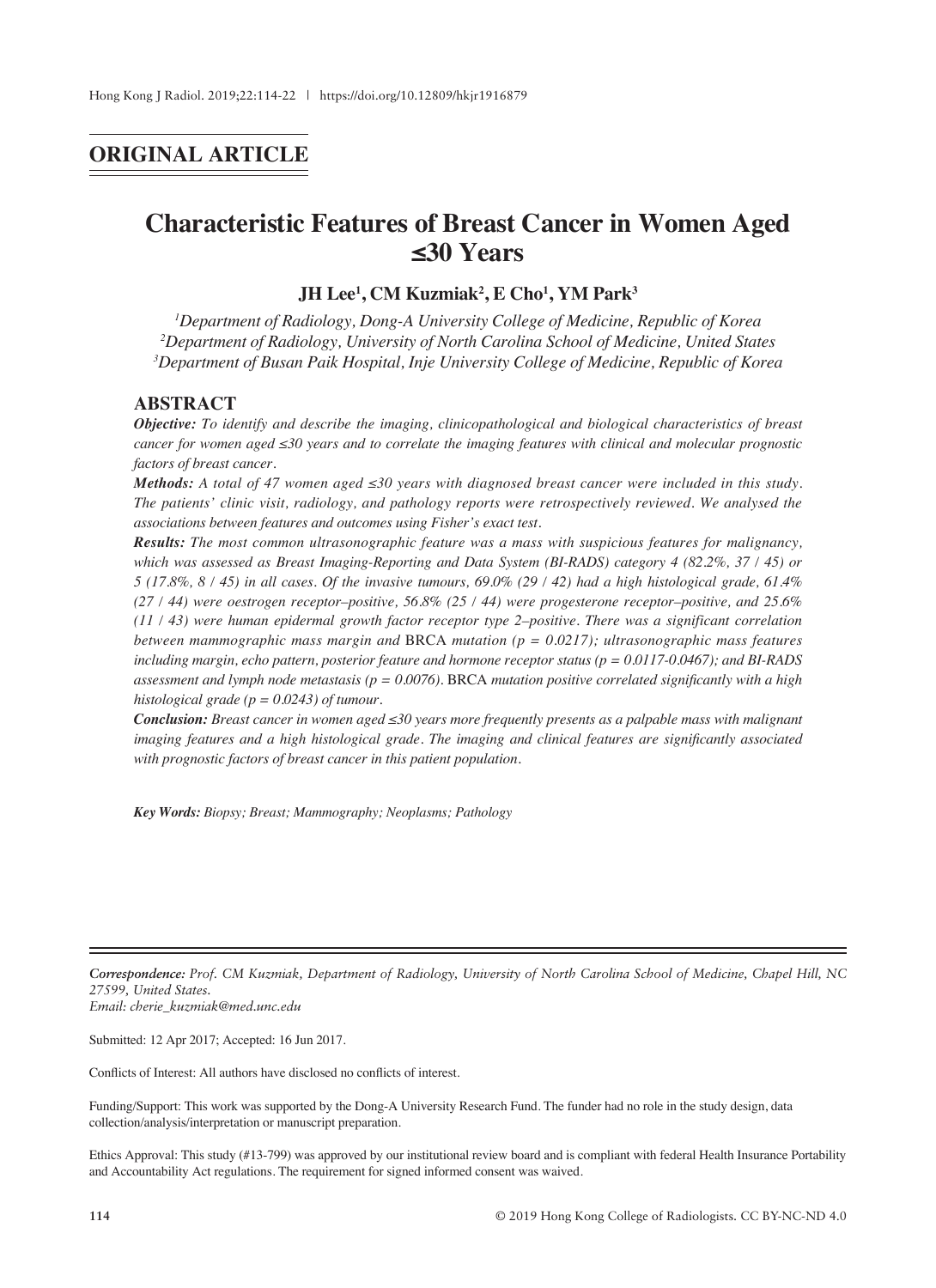# 中文摘要

## 30歲及以下女性乳癌的典型特徵

JH Lee、CM Kuzmiak、E Cho、YM Park

目的:確定和描述30歲或以下女性乳癌患者的影像學、臨床病理學和生物學特徵,並將影像學特徵 與乳癌的臨床和分子預後因素聯繫起來。

方法:納入47名確診乳癌的30歲或以下女性患者,回顧分析檢視患者的門診就診、放射學和病理報 告。我們使用Fisher精確檢驗分析特徵和結果之間的關聯。

結果:最常見的超聲波特徵是具有可疑惡性腫瘤特徵的腫塊。當中屬乳腺影像學報告及數據系統 (BI-RADS)第4類佔82.2%(37/45),第5類佔17.8%(8/45)。在浸潤性腫瘤中,69.0%(29/42) 屬高組織學級別,61.4%(27/44)的雌激素受體呈陽性,56.8%(25/44)的黃體素受體呈陽性, 25.6%(11 / 43)的人類表皮生長因子受體二型呈陽性。乳房X光造影檢查的腫瘤邊緣與*BRCA*突變 (p = 0.0217)、超聲波掃描的腫瘤特徵包括其邊緣、回音模式和腫瘤後部特徵與激素受體狀態(p = 0.0117-0.0467),以及BI-RADS評估與淋巴結轉移(p = 0.0076)均顯著相關。*BRCA*突變呈陽性與 腫瘤的高組織學級別顯著相關(p=0.0243)。

結論:30歲或以下的女性乳癌患者,呈現可觸及的腫塊,具有惡性影像學特徵和較高的組織學分 級。成像和臨床特徵與患者人群的乳癌預後因素顯著相關。

#### **INTRODUCTION**

Approximately 6.6% of all breast cancers are diagnosed before age 40 years, 2.4% are diagnosed before age 35 years, and 1% are diagnosed before age 30 years.1 Although breast cancer in young women is an uncommon condition, these cancers are considered particularly aggressive and are associated with poor prognosis.2-4 However, because benign breast lesions are much more common than malignant tumours in young women, especially for those in their twenties, doctors may not take young women seriously when they express concerns about breast cancer.<sup>5</sup> Doctors usually recommend follow-up for these patients; this may lead to delay in the diagnosis of breast cancer. In addition, because screening mammography is not recommended for young women, most breast cancers are diagnosed by detection of a palpable mass. These and other factors contribute to younger women having larger and more advanced tumours at the time of diagnosis, compared with older women.<sup>6,7</sup>

Several studies have reported the imaging features of breast cancer in young women with different age cutoffs of 35 or 40 years<sup>8-18</sup>; however, the imaging features of breast cancer in women aged of ≤30 years have not been fully characterised. Therefore, the purpose of the

present study was to identify and describe the imaging, clinicopathological, and biological characteristics of breast cancer in women aged ≤30 years, and to correlate imaging features with clinical and molecular prognostic factors of invasive breast cancer in this age-group.

#### **METHODS Patient Selection**

This retrospective study was approved by the institutional review board of UNC-CH (University of North Carolina– Chapel Hill) with a waiver of informed consent. Data of female patients aged ≤30 years who presented to the UNC-CH Breast Clinic from 2 January 2004 until 31 December 2012 and who also underwent breast imaging, a core needle biopsy, or surgical excision of a breast lesion that resulted in the diagnosis of breast cancer were extracted from hospital records. We reviewed the clinical data including age at time of diagnosis, symptoms, breast cancer gene mutations (*BRCA 1/2*), and family history of breast cancer in any first- or second-degree relatives.

#### **Image Analysis**

For women aged  $\leq 30$  years, ultrasonography was the initial imaging modality for evaluation of a breast lesion at our institution. If the ultrasonography examination demonstrated a suspicious mass, a bilateral mammogram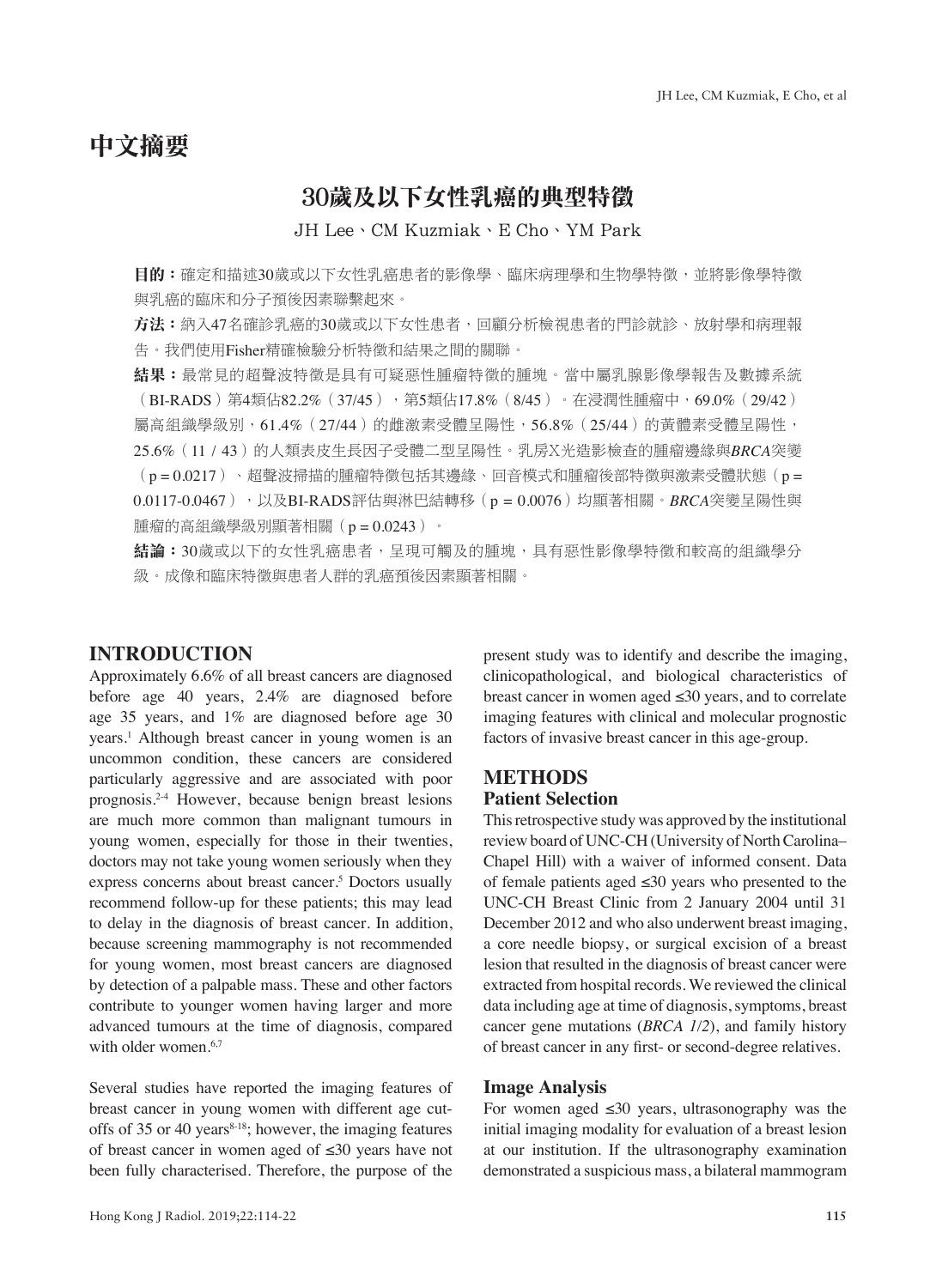was then performed. All images that were obtained at our institution or at outside hospitals were used for the analysis. Mammograms were available for 42 patients, ultrasonograms for 45, and magnetic resonance imaging (MRI) scans for 17. Mammography consisted of baseline mediolateral oblique and craniocaudal projections and, if necessary, additional images such as spot compression view with or without magnifying obtained at the time of evaluation. Dedicated machines of both digital (Senographe 2000D; General Electric, US) and analogue (film-screen) [Siemens Nova 3000 with Fuji UM-MA HC film, US] techniques were initially used in our institution. Analogue imaging was no longer performed after 2005. Ultrasonography examinations (Logiq 7; General Electric, US) were performed by breast imaging radiologists with the knowledge of the clinical findings. MRI was performed using a 1.5-T system (Magnetom Avanto; Siemens, US) with a Sentinelle 7-channel breast coil (Invivo, US).

Mammograms, ultrasonograms, and MRI scans were reviewed by a breast imaging radiologist (JHL) with 10 years of experience. The radiologist was unblinded to other information. All images were analysed according to the 5th edition of the American College of Radiology Breast Imaging Reporting and Data System (ACR BI-RADS) lexicon with final assessment $19$  and all analyses were presented per lesion. In case of multifocal or multicentric disease, only the main tumour, not each single lesion, was analysed to avoid data clustering.

## **Histopathological Analysis**

Histologically reviewed data included tumour size, histological type, grade, lymph node (LN) metastasis, existence or absence of multiple or bilateral tumours, and immunohistochemical analysis to evaluate the expression of oestrogen receptor (ER), progesterone receptor (PR) and human epidermal growth factor receptor type 2 (HER2). The histological type of all tumour specimens was defined according to the World Health Organization's classification system<sup>20</sup> and the histological grade was defined according to the Elston-Ellis method.<sup>21</sup> In immunohistochemical analysis, ER and PR positivity was defined as nuclear staining in more than 1% of invasive tumour cells and the intensity of HER2 staining was scored as 0, 1+, 2+ or 3+. Tumours with a score of 3+ were classified as HER2 positive; tumours with a score of 0 or 1+ were classified as negative. Tumours with a HER2 staining intensity score of 2+ underwent further fluorescence in situ hybridization analysis to confirm the HER2 status.

## **Statistical Analyses**

Statistical analyses were performed using SPSS (Windows version 20.0; IBM Corp, Armonk [NY], US). We used Fisher's exact test for correlations between imaging features and clinical and molecular prognostic factors;  $p < 0.05$  was considered statistically significant.

## **RESULTS Clinical Data**

Of 48 consecutive patients, we excluded one patient who had metastatic rhabdomyosarcoma to the breast; 47 patients were finally included in this study. The patients were aged 17 to 30 years (mean age 26.8 years). Two patients (4.3%) were aged  $\leq 20$  years, five (10.6%) were aged 21 to 25 years, and 40 (85.1%) were aged 26 to 30 years. Forty-six (97.9%) of the 47 patients were symptomatic with a palpable mass at the time of diagnosis. One patient (2.1%) had no breast symptoms and was referred to the breast clinic in the process to evaluate the cause of thrombocytopenia. Seven patients (14.9%) had a family history of breast cancer. Of 43 cases in this study where *BRCA* mutations were known, 10 (23.3%) were positive.

## **Imaging Features**

Table 1 presents the imaging features. Tumour sizes ranged from 7 to 120 mm (mean, 31 mm). Mammograms were available for 42 patients; of them, 34 (81.0%) had heterogeneously or extremely dense breast composition. The overall sensitivity of mammography was 95.2% (40 / 42). The most common lesion type was a mass with or without calcifications. Other findings included asymmetries in three patients (7.1%), focal asymmetries in two (4.8%), architectural distortion in one (2.4%), and skin and trabecular thickening in one (2.4%). The predominant mammographic features of the mass-type lesions were an irregular shape (77.8%) and indistinct margins (33.3%).

Ultrasonography was performed in 45 patients. Mass was the most frequent (97.8%) lesion type seen. In addition, these masses had suspicious features for malignancy, which were assessed as category 4 (82.2%) or 5 (17.8%) in all cases. Only one lesion (2.2%) was a non-mass lesion with the appearance of a hypoechoic region with internal echogenic foci, and it was assessed as a category 4 lesion. After final assessment based on both mammography and ultrasonography, 29.7% of lesions originally assessed as category 4 based on ultrasonography only were reassessed as category 5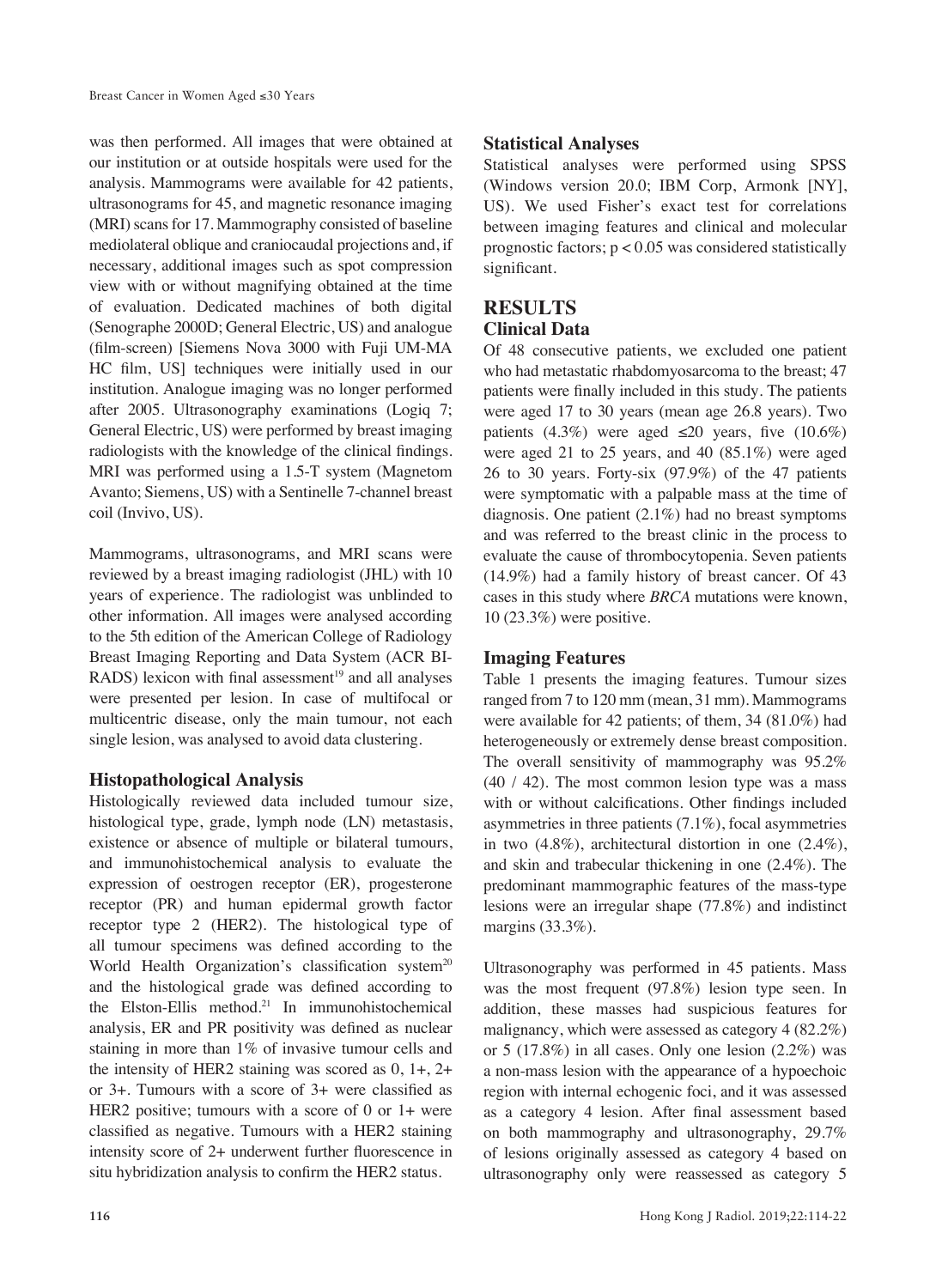**Table 1.** Imaging features.\*

| Mammography features<br>Breast composition ( $n = 42$ )<br>Fatty <sup>+</sup><br>8 (19.0%)<br>Dense <sup>‡</sup><br>34 (81.0%)<br>Mammography abnormality ( $n = 42$ )<br>Negative<br>$2(4.8\%)$<br>Calcification<br>6(14.3%)<br>Mass ± calcifications<br>27 (64.3%)<br>7 (16.7%)<br>Others<br>Shape ( $n = 27$ )<br>Oval, round<br>6(22.2%)<br>Irregular<br>21 (77.8%)<br>Margin ( $n = 27$ )<br>Circumscribed<br>3 (11.1%)<br>6(22.2%)<br>Obscured<br>1(3.7%)<br>Microlobulated<br>Indistinct<br>$9(33.3\%)$<br>Spiculated<br>8(29.6%) |
|------------------------------------------------------------------------------------------------------------------------------------------------------------------------------------------------------------------------------------------------------------------------------------------------------------------------------------------------------------------------------------------------------------------------------------------------------------------------------------------------------------------------------------------|
|                                                                                                                                                                                                                                                                                                                                                                                                                                                                                                                                          |
|                                                                                                                                                                                                                                                                                                                                                                                                                                                                                                                                          |
|                                                                                                                                                                                                                                                                                                                                                                                                                                                                                                                                          |
|                                                                                                                                                                                                                                                                                                                                                                                                                                                                                                                                          |
|                                                                                                                                                                                                                                                                                                                                                                                                                                                                                                                                          |
|                                                                                                                                                                                                                                                                                                                                                                                                                                                                                                                                          |
|                                                                                                                                                                                                                                                                                                                                                                                                                                                                                                                                          |
|                                                                                                                                                                                                                                                                                                                                                                                                                                                                                                                                          |
|                                                                                                                                                                                                                                                                                                                                                                                                                                                                                                                                          |
|                                                                                                                                                                                                                                                                                                                                                                                                                                                                                                                                          |
|                                                                                                                                                                                                                                                                                                                                                                                                                                                                                                                                          |
|                                                                                                                                                                                                                                                                                                                                                                                                                                                                                                                                          |
|                                                                                                                                                                                                                                                                                                                                                                                                                                                                                                                                          |
|                                                                                                                                                                                                                                                                                                                                                                                                                                                                                                                                          |
|                                                                                                                                                                                                                                                                                                                                                                                                                                                                                                                                          |
|                                                                                                                                                                                                                                                                                                                                                                                                                                                                                                                                          |
|                                                                                                                                                                                                                                                                                                                                                                                                                                                                                                                                          |
|                                                                                                                                                                                                                                                                                                                                                                                                                                                                                                                                          |
| Ultrasonography features                                                                                                                                                                                                                                                                                                                                                                                                                                                                                                                 |
| Ultrasonography abnormality ( $n = 45$ )                                                                                                                                                                                                                                                                                                                                                                                                                                                                                                 |
| Mass<br>44 (97.8%)                                                                                                                                                                                                                                                                                                                                                                                                                                                                                                                       |
| Non-mass<br>$1(2.2\%)$                                                                                                                                                                                                                                                                                                                                                                                                                                                                                                                   |
| Shape (n = 44)                                                                                                                                                                                                                                                                                                                                                                                                                                                                                                                           |
| Oval<br>$4(9.1\%)$                                                                                                                                                                                                                                                                                                                                                                                                                                                                                                                       |
| 40 (90.9%)<br>Irregular                                                                                                                                                                                                                                                                                                                                                                                                                                                                                                                  |
| Margin ( $n = 44$ )                                                                                                                                                                                                                                                                                                                                                                                                                                                                                                                      |
| Circumscribed<br>2 (4.5%)                                                                                                                                                                                                                                                                                                                                                                                                                                                                                                                |
| Indistinct<br>15 (34.1%)                                                                                                                                                                                                                                                                                                                                                                                                                                                                                                                 |
| 9(20.5%)<br>Angular                                                                                                                                                                                                                                                                                                                                                                                                                                                                                                                      |
| 11 (25.0%)<br>Microlobulated                                                                                                                                                                                                                                                                                                                                                                                                                                                                                                             |
| Spiculated<br>7 (15.9%)                                                                                                                                                                                                                                                                                                                                                                                                                                                                                                                  |
| Echo patterns ( $n = 44$ )                                                                                                                                                                                                                                                                                                                                                                                                                                                                                                               |
| Complex cystic and solid<br>4 (9.1%)                                                                                                                                                                                                                                                                                                                                                                                                                                                                                                     |
| Hypoechoic, heterogeneous<br>39 (88.6%)<br>Isoechoic                                                                                                                                                                                                                                                                                                                                                                                                                                                                                     |
| 1(2.3%)<br>Posterior features (n = 44)                                                                                                                                                                                                                                                                                                                                                                                                                                                                                                   |
| No<br>13 (29.5%)                                                                                                                                                                                                                                                                                                                                                                                                                                                                                                                         |
| Enhancement<br>20 (45.5%)                                                                                                                                                                                                                                                                                                                                                                                                                                                                                                                |
| 11 (25.0%)<br>Shadowing                                                                                                                                                                                                                                                                                                                                                                                                                                                                                                                  |
| Ultrasonography BI-RADS assessment ( $n = 45$ )                                                                                                                                                                                                                                                                                                                                                                                                                                                                                          |
| Category 4<br>37 (82.2%)                                                                                                                                                                                                                                                                                                                                                                                                                                                                                                                 |
| Category 5<br>8 (17.8%)                                                                                                                                                                                                                                                                                                                                                                                                                                                                                                                  |
| Mammography / ultrasonography BI-RADS                                                                                                                                                                                                                                                                                                                                                                                                                                                                                                    |
| assessment ( $n = 47$ )                                                                                                                                                                                                                                                                                                                                                                                                                                                                                                                  |
| Category 4<br>28 (59.6%)                                                                                                                                                                                                                                                                                                                                                                                                                                                                                                                 |
| Category 5<br>19 (40.4%)                                                                                                                                                                                                                                                                                                                                                                                                                                                                                                                 |
| Magnetic resonance imaging features                                                                                                                                                                                                                                                                                                                                                                                                                                                                                                      |
| Magnetic resonance imaging abnormality ( $n = 17$ )                                                                                                                                                                                                                                                                                                                                                                                                                                                                                      |
| Mass<br>16 (94.1%)                                                                                                                                                                                                                                                                                                                                                                                                                                                                                                                       |
| Non-mass enhancement<br>$1(5.9\%)$                                                                                                                                                                                                                                                                                                                                                                                                                                                                                                       |
| Shape (n = 16)                                                                                                                                                                                                                                                                                                                                                                                                                                                                                                                           |
| Oval<br>2 (12.5%)                                                                                                                                                                                                                                                                                                                                                                                                                                                                                                                        |
| 14 (87.5%)<br>Irregular                                                                                                                                                                                                                                                                                                                                                                                                                                                                                                                  |
| Margin ( $n = 16$ )                                                                                                                                                                                                                                                                                                                                                                                                                                                                                                                      |
| Circumscribed<br>2(12.5%)                                                                                                                                                                                                                                                                                                                                                                                                                                                                                                                |
| Irregular<br>7 (43.8%)                                                                                                                                                                                                                                                                                                                                                                                                                                                                                                                   |
| Spiculated<br>7 (43.8%)                                                                                                                                                                                                                                                                                                                                                                                                                                                                                                                  |
| Enhancement ( $n = 16$ )                                                                                                                                                                                                                                                                                                                                                                                                                                                                                                                 |
| Homogeneous<br>1 (6.3%)                                                                                                                                                                                                                                                                                                                                                                                                                                                                                                                  |
| Heterogeneous<br>10 (62.5%)                                                                                                                                                                                                                                                                                                                                                                                                                                                                                                              |
| Rim<br>5 (31.3%)                                                                                                                                                                                                                                                                                                                                                                                                                                                                                                                         |

Abbreviation: BI-RADS = Breast Imaging Reporting and Data System. \* Data are shown as No. (%).

† The breasts are almost entirely fatty. There are scattered areas of fibroglandular density.

‡ The breasts are heterogeneously dense, which may obscure small masses. The breasts are extremely dense, which lowers the sensitivity of mammography.

(Figure 1). Of the 17 patients who underwent MRI, 16 (94.1%) of the lesions presented as a mass on MRI. Only one (5.9%) lesion presented as non-mass enhancement. Of the MRI masses, 87.5% had an irregular shape. The most common mass margin features were irregular or spiculated (87.5%) and the most common enhancement pattern was heterogeneous (62.5%).

#### **Histopathological Data**

Table 2 summarises the histopathological and molecular characteristics of the patients included in the present study. Of the 47 patients, 40 underwent surgery and 25 of these patients had neoadjuvant chemotherapy before surgery. Of the 47 patients, 41 (87.2%) had invasive ductal carcinoma, three (6.4%) of whom had ductal carcinoma in situ. Tumour sizes ranged from 0.1 to 56 mm (mean 19 mm), and tumours <20 mm accounted for 25 (62.5 %) of the 40 patients who underwent surgery. Invasive tumours were predominately high nuclear grade (grade 3:  $69.0\%$ ), and  $25.6\%$  of the tumours were triplenegative (TN) breast cancer.

#### **Statistical Analysis**

There was a significant positive correlation between the mammographic mass margin features and expression of *BRCA* mutation (p = 0.0217). In patients with a *BRCA* mutation,  $83.3\%$  (5 / 6) of the tumours had indistinct margin on mammogram. The ultrasonogram mass margin features, echogenicity, and associated posterior features were significantly correlated with the expression of ER ( $p = 0.0176, 0.0135, 0.0467$ , respectively) and PR  $(p = 0.0117, 0.0235, 0.0305,$  respectively). Eighty-six percent (6 / 7) of the masses with a spiculated margin on ultrasonography were both ER- and PR-positive and 75% (3 / 4) of the complex cystic and solid masses were TN subtypes. A BI-RADS assessment based on both mammography and ultrasonography was significantly correlated with the presence of LN metastasis ( $p =$ 0.0076). Of the cases without axillary LN metastasis, 80% (16 / 20) were assessed as category 4; of the cases with axillary LN metastasis,  $66.7\%$  (12 / 18) were assessed as category 5 (Figure 2).

In the correlation of clinical characteristics with histopathological and prognostic factors, the expression of *BRCA* mutation correlated significantly with the histological grade ( $p = 0.0243$ ). All 10 tumours in patients with *BRCA* mutation were high grade 3, and 84.6% (11 / 13) of low-grade (grade 1 and 2) tumours were in patients with no *BRCA* mutation.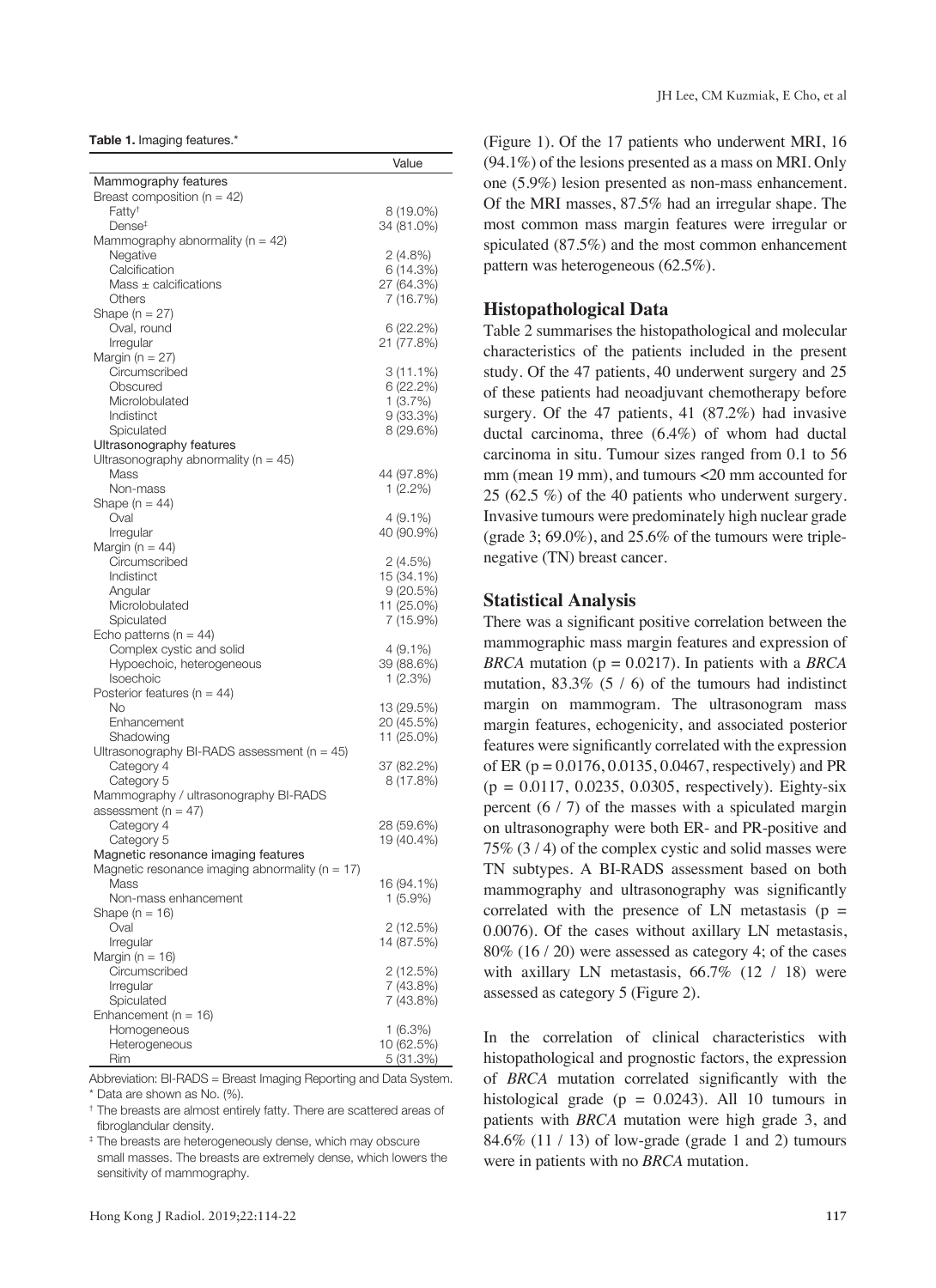#### Breast Cancer in Women Aged ≤30 Years



Figure 1. A 24-year-old woman presenting with a palpable mass in the upper outer quadrant of the left breast. (a) Ultrasonogram showing a large hypoechoic mass with an irregular shape and indistinct margins is visible in the palpable area of the left breast. Ultrasound Breast Imaging Reporting and Data System assessment was category 4. (b) Left mediolateral oblique spot compression magnification mammographic view showing an irregular hyperdense mass with fine-linear branching calcifications at the palpable skin marker area (arrows) in a dense breast. Final assessment based on both mammogram and ultrasonogram was reassessed as category 5. Histopathological results confirmed invasive ductal carcinoma with histological grade 2, negative oestrogen receptor and progesterone receptor, and positive human epidermal growth factor receptor type 2.

**Table 2.** Histopathological and molecular characteristics.\*

| Characteristics                                               | Value      |
|---------------------------------------------------------------|------------|
| Histopathological type ( $n = 47$ )                           |            |
| Invasive ductal carcinoma, not otherwise specified 41 (87.2%) |            |
| Ductal carcinoma in situ                                      | $3(6.4\%)$ |
| Invasive lobular carcinoma                                    | $1(2.1\%)$ |
| Malignant phyllodes tumour                                    | $1(2.1\%)$ |
| B cell post-transplant lymphoproliferative disorder           | $1(2.1\%)$ |
| Tumour size ( $n = 40$ )                                      |            |
| $<$ 20 mm                                                     | 25 (62.5%) |
| 20-50 mm                                                      | 13 (32.5%) |
| $>50$ mm                                                      | $2(5.0\%)$ |
| Axillary lymph node metastasis ( $n = 38$ )                   |            |
| <b>No</b>                                                     | 20 (52.6%) |
| Yes                                                           | 18 (47.4%) |
| Histological grading ( $n = 42$ )                             |            |
| Grade 1                                                       | $3(7.1\%)$ |
| Grade 2                                                       | 10 (23.8%) |
| Grade 3                                                       | 29 (69.0%) |
| Oestrogen receptor status ( $n = 44$ )                        |            |
| Negative                                                      | 17 (38.6%) |
| Positive                                                      | 27 (61.4%) |
| Progesterone receptor status ( $n = 44$ )                     |            |
| Negative                                                      | 19 (43.2%) |
| Positive                                                      | 25 (56.8%) |
| Human epidermal growth factor receptor type 2                 |            |
| status ( $n = 43$ )                                           |            |
| Negative                                                      | 32 (74.4%) |
| Positive                                                      | 11 (25.6%) |
| Multiple cancer ( $n = 47$ )                                  |            |
| <b>No</b>                                                     | 33 (70.2%) |
| Yes                                                           | 14 (29.8%) |
| Bilateral cancer ( $n = 47$ )                                 |            |
| <b>No</b>                                                     | 44 (93.6%) |
| Yes                                                           | 3(6.4%)    |

\* Data are shown as No (%). Of these 47 patients, 40 underwent surgery and 25 had neoadjuvant chemotherapy before surgery.

### **DISCUSSION**

Current literature reports that breast cancers occurring in young patients may be different from those arising in older women.<sup>22</sup> However, there is a wide range in the definition of "young" (aged  $\leq 25$ ,  $\leq 30$ ,  $^{18}$   $\leq 35$ ,  $^{7,10-12,14}$ ≤40,<sup>2,5,8,9</sup> ≤45,<sup>13,15</sup> or even ≤50<sup>23</sup> years). The selected age range of subjects was decided with consideration of the age commonly applied in clinical practice in deciding first-line imaging.15 To the best of our knowledge, there has been only one study on characteristic imaging features and the correlation with imaging features and clinical and molecular prognostic factors of breast cancer in women aged ≤30 years, and this was conducted in only Asian women.24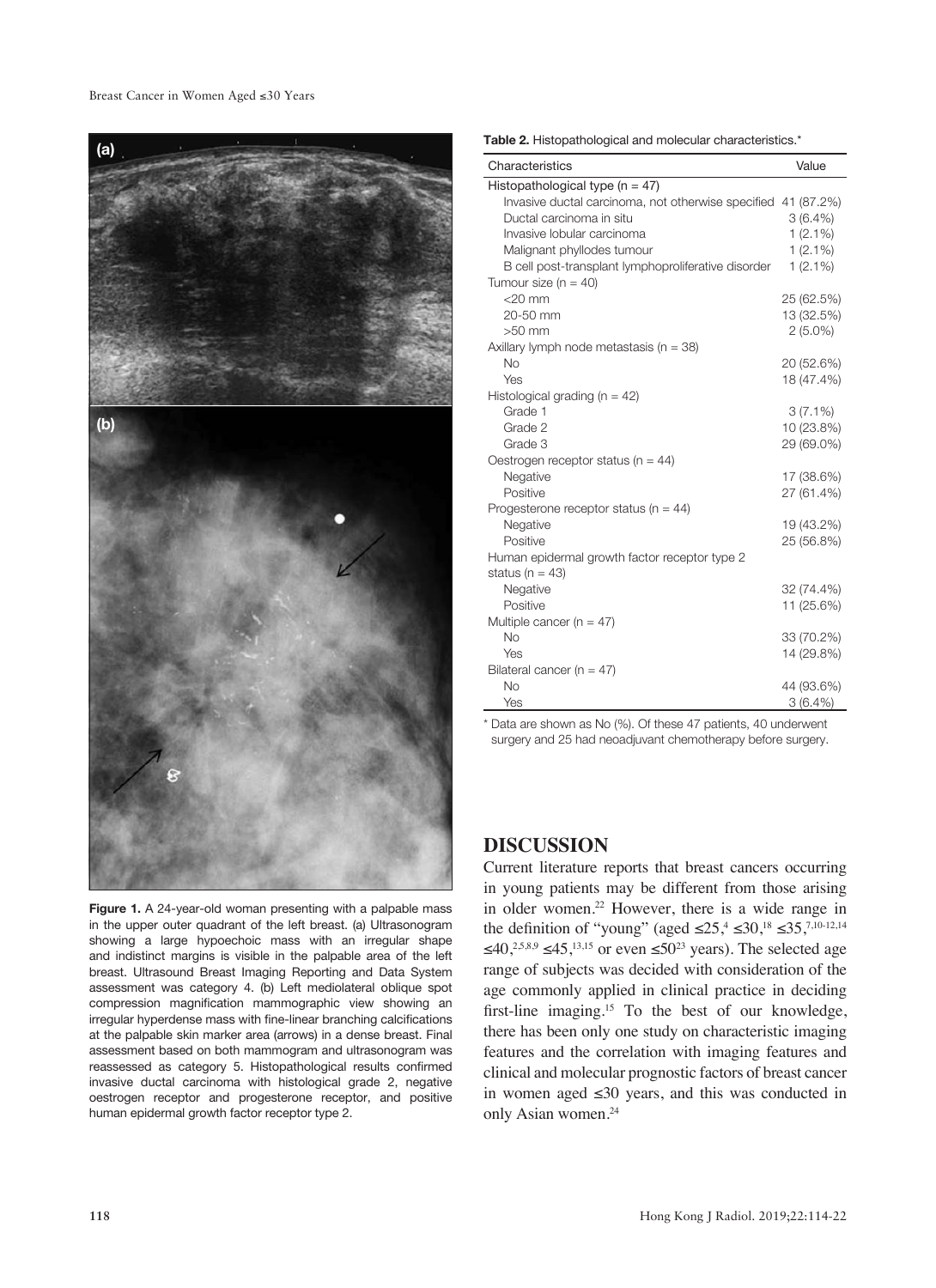

**Figure 2.** A 27-year-old woman presenting with a palpable mass in the lower outer quadrant of the left breast. (a) Ultrasonogram showing a 5-cm hypoechoic mass with an irregular shape and angular margin in the palpable area of the left breast. (b) Left axillary ultrasonogram showing an enlarged hypoechoic lymph node suggesting metastatic lymphadenopathy. (c) Left craniocaudal spot compression magnification mammogram showing fine pleomorphic calcifications (arrows) in a dense breast. Final assessment based on both mammogram and ultrasonogram was category 5. (d) Subtraction image of breast magnetic resonance imaging scans showing a large mass with heterogeneous enhancement and irregular margins in the left breast. Histopathological results confirmed invasive ductal carcinoma with histological grade 3, positive oestrogen receptor and progesterone receptor, and negative human epidermal growth factor receptor type 2. Left axillary lymph node metastasis was also confirmed.

Patients enrolled in breast cancer screening programmes were excluded from analysis; these patients are likely to have dense breast tissue on mammography, making it more difficult to differentiate between tumours and normal breast tissue.<sup>8,9</sup> Our results showed that most patients had palpable symptoms (97.9%) and invasive carcinoma (89.4%), likely owing to the non-screened population and the poorer prognosis of breast cancers in young women.<sup>9</sup>

Family history of breast cancer is more common in women aged ≤40 years than in postmenopausal women.8,22,25 Although family history of breast cancer in young breast cancer patients is common, Loman et al25 reported that only 9% of patients had *BRCA 1/2* mutations. In the present study of women aged  $\leq 30$ years, only 14.9% of patients had a family history of breast cancer, but 23.3% had *BRCA 1/2* mutations. This may be attributed to the differences in the ethnicity and the age cut-off of enrolled patients compared with the study by Loman et al.<sup>25</sup>

Older studies on imaging features of breast cancer in young women have used analogue techniques or had incomplete radiological data without following the guidelines of ACR BI-RADS. These older studies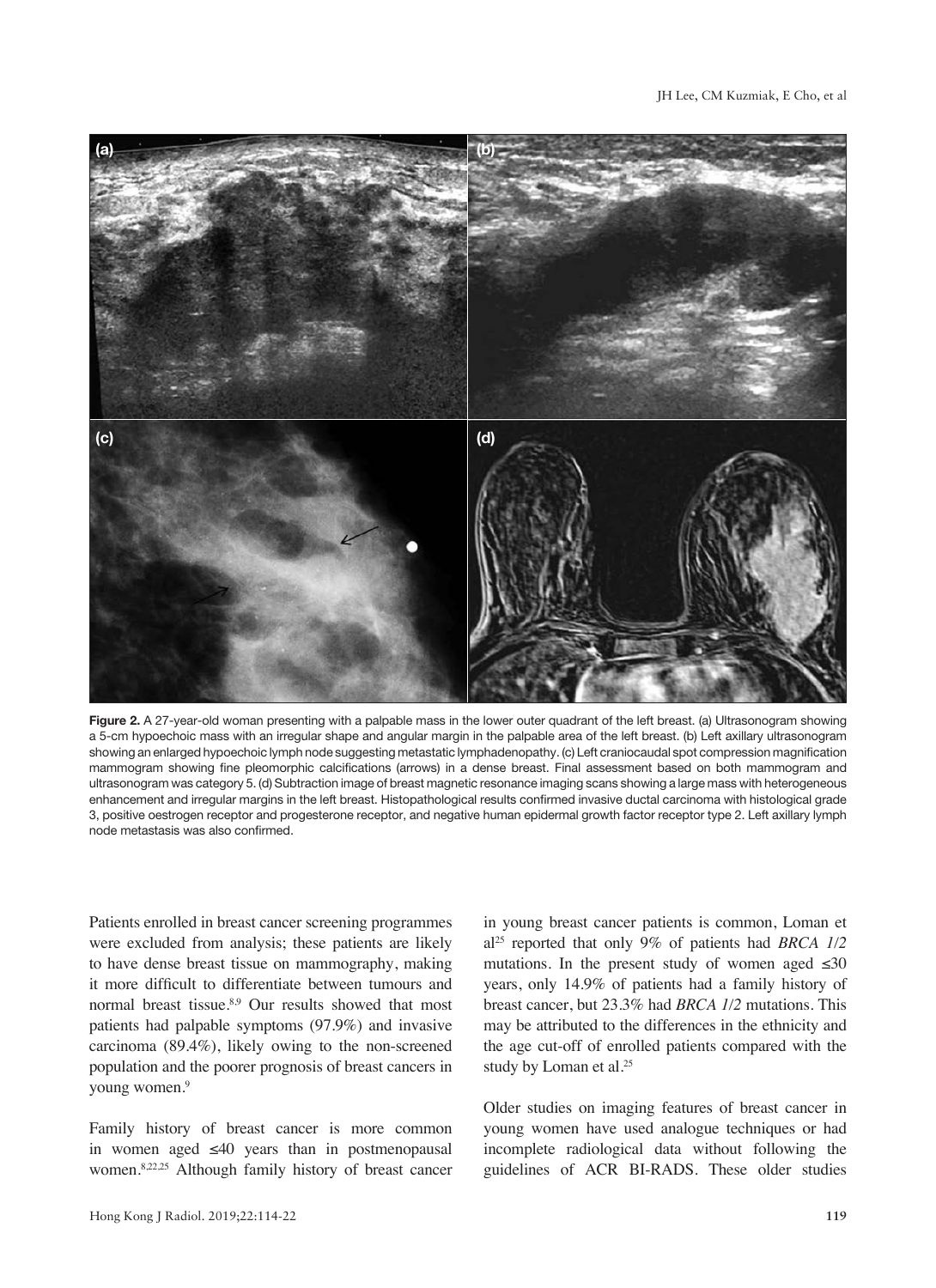reached conclusions on the frequent pseudo-benign presentation of cancers in young women, and found that detection rates for breast cancer by mammography were low.11-13 More recent studies have reported sensitivities of mammography, ranging from 76% to 89% in the diagnosis of breast cancer in young women. $9,14,15,24$ The higher sensitivity in recent studies may be due to advances in breast imaging technologies, including digital mammography and computer-aided diagnosis, and the introduction of ACR BI-RADS guidelines for image analysis. In the present study, sensitivity of mammography was 95.2%, despite the high percentage of dense breast composition (81.0%). In addition to technological improvements, these favourable results may be because most cases (78.6%) in this study had suspicious calcifications that were easily detected by mammography and because the tumours tended to be large (mean size, 31 mm).

Although mammography is the gold standard for the diagnosis of breast cancer, many studies have reported that ultrasonography is an appropriate initial imaging test for symptomatic young women.14-18 In our study, the sensitivity of ultrasonography was 100%. There are several reasons for this result. First, there have been significant technical improvements in ultrasonography equipment, including high-frequency linear probes with high spatial resolution. Also, software advancements such as compound image, harmonic image, elastography and colour Doppler image are helpful for characterising breast lesions. Second, radiologists trained in breast imaging perform real-time ultrasonography. This may lead to more accurate and valid diagnoses than using static ultrasonogram images collected by a technologist. Third, the use of the precise descriptive lexicon and assessment categories in accordance with ACR BI-RADS may improve the characterisation of a mass. Finally, the radiologist reported the final assessment of the ultrasonogram with knowledge of the clinical information and the mammogram result; this was considered a positive factor influencing to the diagnosis.

The most common ultrasonography features of the masses—irregular shape, indistinct margins, and hypoechoicity or heterogeneity echotexture—recorded in the present study (90.9%, 34.1%, and 88.6%, respectively) are consistent with those reported in a study by An et al (75.6%, 57.8% and 77.8%, respectively).<sup>24</sup> The histopathological and biological results of the present study—including the incidence of high grade 3 (69.0%), ER-negative lesions (38.6%), PR-negative

lesions (43.2%), HER2 overexpression (25.6%), and LN metastasis  $(47.4\%)$  — are similar to those of previous studies of young women aged  $\leq 40$  years,<sup>8,14,22,26</sup> but higher than those of postmenopausal women.<sup>22,23,27-29</sup> These results demonstrate that breast cancers in women aged ≤40 years have a more aggressive profile and a poorer prognosis than those in postmenopausal women.

The correlation of imaging features with molecular prognostic factors of invasive breast tumours has recently been described in all age-groups and in younger agegroups: significantly more spiculated lesions are found in ER/PR-positive groups<sup>8,30,31</sup>; and tumours with *HER2* overexpression are significantly correlated with the presence of calcifications on mammograms.14,24,31 Our study also demonstrated a significant correlation between the ultrasonography mass features and expression of ER and PR. Most spiculated masses on ultrasonography were both ER- and PR-positive (85.7%). There were no ER- and PR-negative lesions with spiculated margins. Most complex cystic and solid masses (75%, 3 / 4) were TN breast cancer, reflecting tumoural necrosis in these high-grade tumours.<sup>31</sup> The higher assessment category (category 5) was significantly correlated with LN metastasis ( $p = 0.008$ ), likely because the radiologists reported the comprehensive imaging results and could upgrade the categories of the lesions from 4 to 5 when the patients had LN enlargement with suspicious features in their axilla in addition to the suspicious masses in their breasts (Figure 2).

Previous studies have reported that the TN subtype is often associated with *BRCA* mutations and that 10.6% to 14% of TN breast cancers are *BRCA 1/2* mutations.32-34 Our study showed that  $27.3\%$   $(3 / 11)$  of the TN breast cancer was in patients with a *BRCA* mutation. The expression of *BRCA* mutation was significantly correlated with the histological grade  $(p = 0.0243)$ . In addition, in all patients with *BRCA* mutation, the tumours were grade 3. In contrast, in patients with no *BRCA* mutation, the majority (11 / 13) of the tumours were of low histological grade 1 and 2. This is consistent with the results of the study by Schrading and Kuhl,<sup>35</sup> who found that 70% of tumours in women of all ages with *BRCA* mutations were high grade.

There are several limitations of this study. First, this was a retrospective study at a single institution with a small sample size. The number of cases could limit statistical outcomes. Second, the reviewing radiologist was unblinded to the clinical and histological information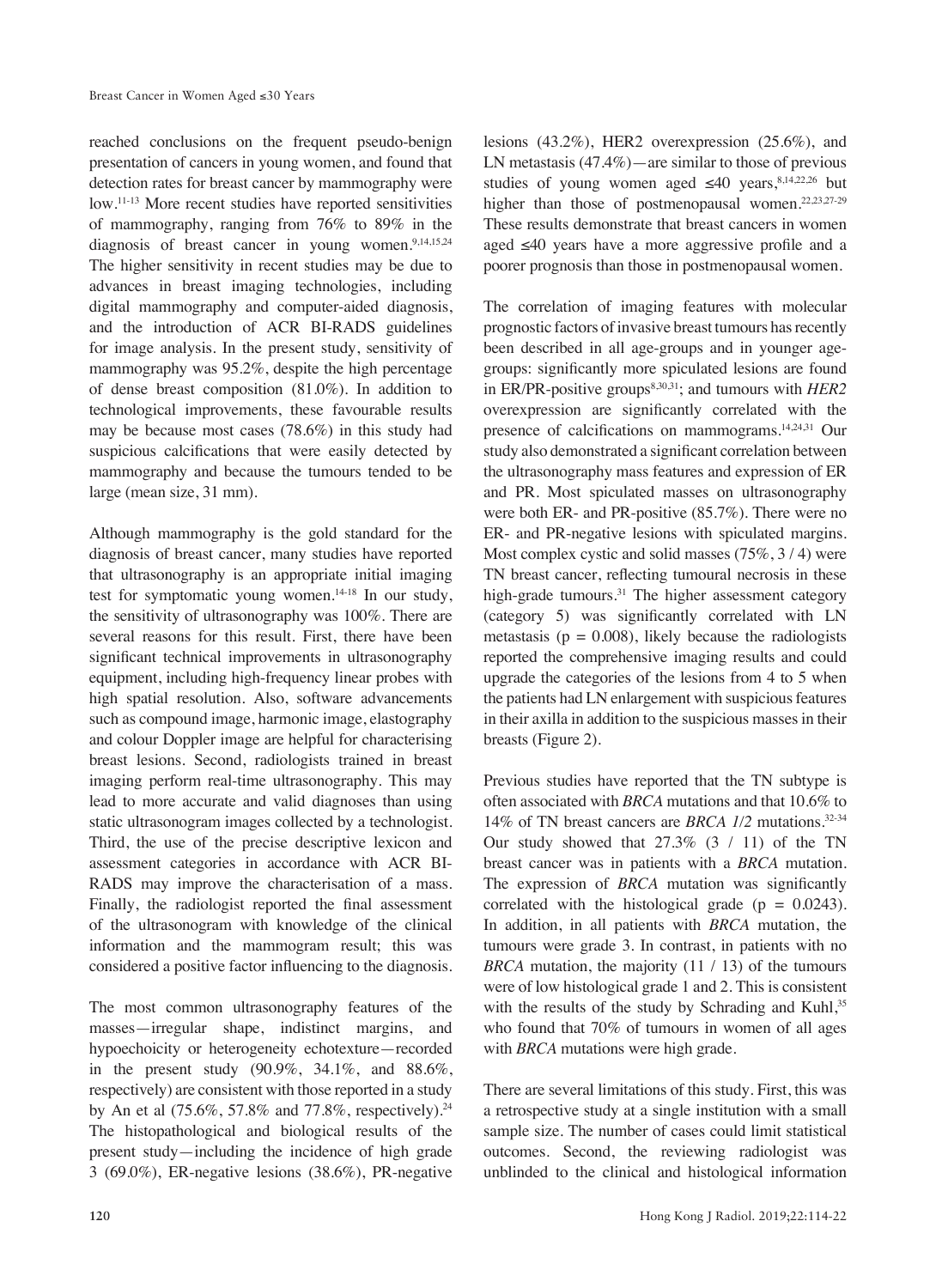and this might be influencing the image analysis. The results may have differed if the radiologist was blinded to the results and if there was more than one reviewing radiologist. Third, a number of clinicopathological data were missing or unavailable for review and this could have also affected the results. A large prospective multicentre study is recommended to decrease these limitations and to further evaluate breast cancer in these patients.

## **CONCLUSIONS**

Breast cancer in young women aged  $\leq 30$  years frequently presents as a palpable mass with suspicious imaging features that are assigned BI-RADS category 4 or 5. Some imaging and clinical features are significantly associated with prognostic factors of breast cancer. Radiologists should be aware of the characteristic features in women aged ≤30 years to avoid delaying the diagnosis of breast cancer in this patient population.

#### **REFERENCES**

- 1. Jemal A, Siegel R, Ward E, Hao Y, Xu J, Murray T, et al. Cancer statistics, 2008. CA Cancer J Clin. 2008;58:71-96. **[Crossref](https://doi.org/10.3322/CA.2007.0010)**
- 2. Chung M, Chang HR, Bland KI, Wanebo HJ. Younger women with breast carcinoma have a poorer prognosis than older women. Cancer. 1996;77:97-103. **[Crossref](https://doi.org/10.1002/(SICI)1097-0142(19960101)77:1<97::AID-CNCR16>3.0.CO;2-3)**
- 3. Adami HO, Malker B, Holmberg L, Persson I, Stone B. The relationship between survival and age at diagnosis in breast cancer. N Engl J Med. 1986;315:559-63. **[Crossref](https://doi.org/10.1056/NEJM198608283150906)**
- 4. Kothari AS, Beechey-Newman N, D'Arrigo C, Hanby AM, Ryder K, Hamed H, et al. Breast carcinoma in women age 25 years or less. Cancer. 2002;94:606-14. **[Crossref](https://doi.org/10.1002/cncr.10273)**
- 5. Salem DS, Kamal RM, Mansour SM, Salah LA, Wessam R. Breast imaging in the young: the role of magnetic resonance imaging in breast cancer screening, diagnosis and follow-up. J Thorac Dis. 2013;5 Suppl 1:S9-18. **[Crossref](https://doi.org/10.3978/j.issn.2072-1439.2013.05.02)**
- 6. Mintzer D, Glassburn J, Mason BA, Sataloff D. Breast cancer in the very young patient: a multidisciplinary case presentation. Oncologist. 2002;7:547-54. **[Crossref](https://doi.org/10.1634/theoncologist.7-6-547)**
- 7. Gilles R, Gallay X, Tardivon A, Rochard F, Guinebretiére JM, Rouleau P, et al. Breast cancer in women 35 years old or younger: clinical and mammographic features. Eur Radiol. 1995;5:630- 2. **[Crossref](https://doi.org/10.1007/BF00190930)**
- 8. Bullier B, MacGrogan G, Bonnefoi H, Hurtevent-Labrot G, Lhomme E, Brouste V, et al. Imaging features of sporadic breast cancer in women under 40 years old: 97 cases. Eur Radiol. 2013;23:3237-45. **[Crossref](https://doi.org/10.1007/s00330-013-2966-z)**
- 9. An YY, Kim SH, Kang BJ. Characteristic features and usefulness of MRI in breast cancer in patients under 40 years old: correlations with conventional imaging and prognostic factors. Breast Cancer. 2014;21:302-15. **[Crossref](https://doi.org/10.1007/s12282-012-0383-9)**
- 10. Kim JY, Lee SH, Lee JW, Kim S, Choo KS. Magnetic resonance imaging characteristics of invasive breast cancer in women aged less than 35 years. Acta Radiol. 2015;56:924-32. **[Crossref](https://doi.org/10.1177/0284185114542365)**
- 11. Harris VJ, Jackson VP. Indications for breast imaging in women under age 35 years. Radiology. 1989;172:445-8. **[Crossref](https://doi.org/10.1148/radiology.172.2.2664867)**
- 12. Yelland A, Graham MD, Trott PA, Ford HT, Coombes RC, Gazet JC, et al. Diagnosing breast carcinoma in young women. BMJ.

1991;302:618-20. **[Crossref](https://doi.org/10.1136/bmj.302.6777.618)**

- 13. Lesnick GJ. Detection of breast cancer in young women. JAMA. 1977;237:967-9. **[Crossref](https://doi.org/10.1001/jama.1977.03270370039018)**
- 14. Di Nubila B, Cassano E, Urban LA, Fedele P, Abbate F, Maisonneuve P, et al. Radiological features and pathologicalbiological correlations in 348 women with breast cancer under 35 years old. Breast. 2006;15:744-53. **[Crossref](https://doi.org/10.1016/j.breast.2006.02.006)**
- 15. Houssami N, Irwig L, Simpson JM, McKessar M, Blome S, Noakes J. Sydney breast imaging accuracy study: comparative sensitivity and specificity of mammography and sonography in young women with symptoms. AJR Am J Roentgenol. 2003;180:935- 40. **[Crossref](https://doi.org/10.2214/ajr.180.4.1800935)**
- 16. Houssami N, Ciatto S, Irwig L, Simpson JM, Macaskill P. The comparative sensitivity of mammography and ultrasound in women with breast symptoms: an age-specific analysis. Breast. 2002;11:125-30. **[Crossref](https://doi.org/10.1054/brst.2001.0391)**
- 17. Kolb TM, Lichy J, Newhouse JH. Comparison of the performance of screening mammography, physical examination, and breast US and evaluation of factors that influence them: an analysis of 27,825 patient evaluations. Radiology. 2002;225:165-75. **[Crossref](https://doi.org/10.1148/radiol.2251011667)**
- 18. Lehman CD, Lee CI, Loving VA, Portillo MS, Peacock S, DeMartini WB. Accuracy and value of breast ultrasound for primary imaging evaluation of symptomatic women 30-39 years of age. AJR Am J Roentgenol. 2012;199:1169-77. **[Crossref](https://doi.org/10.2214/AJR.12.8842)**
- 19. American College of Radiology. Breast imaging and reporting and data system (ACR BI-RADS® Atlas), 5th ed. Reston, VA: American College of Radiology; 2013.
- 20. The World Health Organization histological typing of breast tumors–second edition. The World Organization [editorial]. Am J Clin Pathol 1982;78:806-16. **[Crossref](https://doi.org/10.1093/ajcp/78.6.806)**
- 21. Elston CW, Ellis IO. Pathological prognostic factors in breast cancer. I. The value of histological grade in breast cancer: experience from a large study with long-term follow-up. Histopathology. 1991;19:403-10. **[Crossref](https://doi.org/10.1111/j.1365-2559.1991.tb00229.x)**
- 22. Sidoni A, Cavaliere A, Bellezza G, Scheibel M, Bucciarelli E. Breast cancer in young women: clinicopathological features and biological specificity. Breast. 2003;12:247-50. **[Crossref](https://doi.org/10.1016/S0960-9776(03)00095-X)**
- 23. Repetto L, Costantini M, Campora E, Amoroso D, Gianni W, Catturich A, et al. A retrospective comparison of detection and treatment of breast cancer in young and elderly patients. Breast Cancer Res Treat. 1997;43:27-31. **[Crossref](https://doi.org/10.1023/A:1005784208787)**
- 24. An YY, Kim SH, Kang BJ, Park CS, Jung NY, Kim JY. Breast cancer in very young women (<30 years): Correlation of imaging features with clinicopathological features and immunohistochemical subtypes. Eur J Radiol. 2015;84:1894-902. **[Crossref](https://doi.org/10.1016/j.ejrad.2015.07.002)**
- 25. Loman N, Johannsson O, Kristoffersson U, Olsson H, Borg A. Family history of breast and ovarian cancers and *BRCA1* and *BRCA2* mutations in a population-based series of early-onset breast cancer. J Natl Cancer Inst. 2001;93:1215-23. **[Crossref](https://doi.org/10.1093/jnci/93.16.1215)**
- 26. Gonzalez-Angulo AM, Broglio K, Kau SW, Eralp Y, Erlichman J, Valero V, et al. Women age < or = 35 years with primary breast carcinoma disease features at presentation. Cancer. 2005;103:2466- 72. **[Crossref](https://doi.org/10.1002/cncr.21070)**
- 27. Walker RA, Lees E, Webb MB, Dearing SJ. Breast carcinomas occurring in young women (<35 years) are different. Br J Cancer. 1996;74:1796-800. **[Crossref](https://doi.org/10.1038/bjc.1996.632)**
- 28. Colleoni M, Rotmensz N, Robertson C, Orlando L, Viale G, Renne G, et al. Very young women (<35 years) with operable breast cancer: features of disease at presentation. Ann Oncol. 2002;13:273-9. **[Crossref](https://doi.org/10.1093/annonc/mdf039)**
- 29. Rodrigues NA, Dillon D, Carter D, Parisot N, Haffty BG. Differences in the pathologic and molecular features of intraductal breast carcinoma between younger and older women. Cancer.